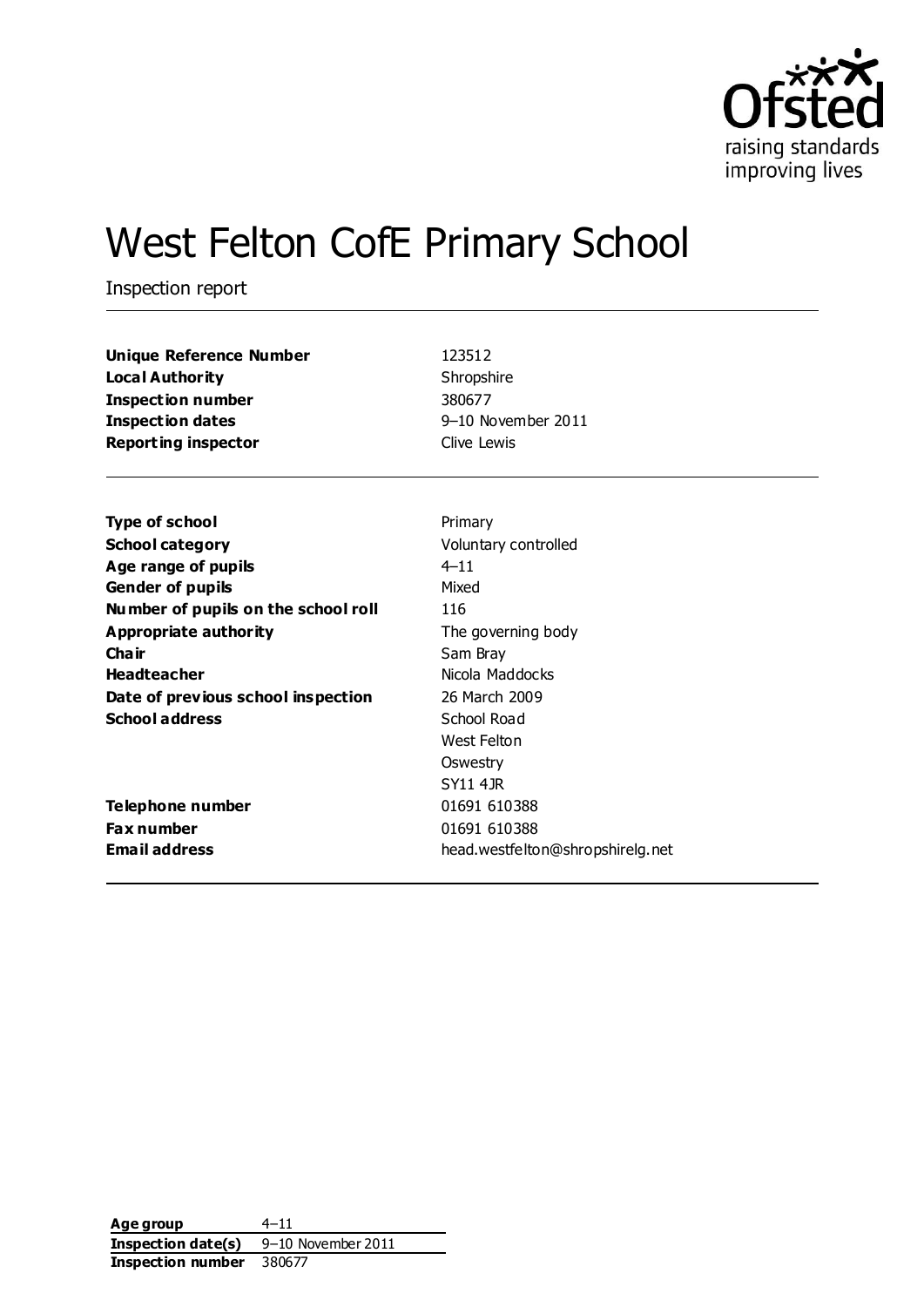The Office for Standards in Education, Children's Services and Skills (Ofsted) regulates and inspects to achieve excellence in the care of children and young people, and in education and skills for learners of all ages. It regulates and inspects childcare and children's social care, and inspects the Children and Family Court Advisory Support Service (Cafcass), schools, colleges, initial teacher training, work-based learning and skills training, adult and community learning, and education and training in prisons and other secure establishments. It assesses council children's services, and inspects services for looked after children, safeguarding and child protection.

Further copies of this report are obtainable from the school. Under the Education Act 2005, the school must provide a copy of this report free of charge to certain categories of people. A charge not exceeding the full cost of reproduction may be made for any other copies supplied.

If you would like a copy of this document in a different forma t, such as large print or Braille, please telephone 0300 123 4234, or email enquiries@ofsted.gov.uk.

You may copy all or parts of this document for non-commercial educational purposes, as long as you give details of the source and date of publication and do not alter the information in any way.

To receive regular email alerts about new publications, including survey reports and school inspection reports, please visit our website and go to 'Subscribe'.

Piccadilly Gate Store St **Manchester** M1 2WD

T: 0300 123 4234 Textphone: 0161 618 8524 E: enquiries@ofsted.gov.uk W: www.ofsted.gov.uk

Ofsted

© Crown copyright 2011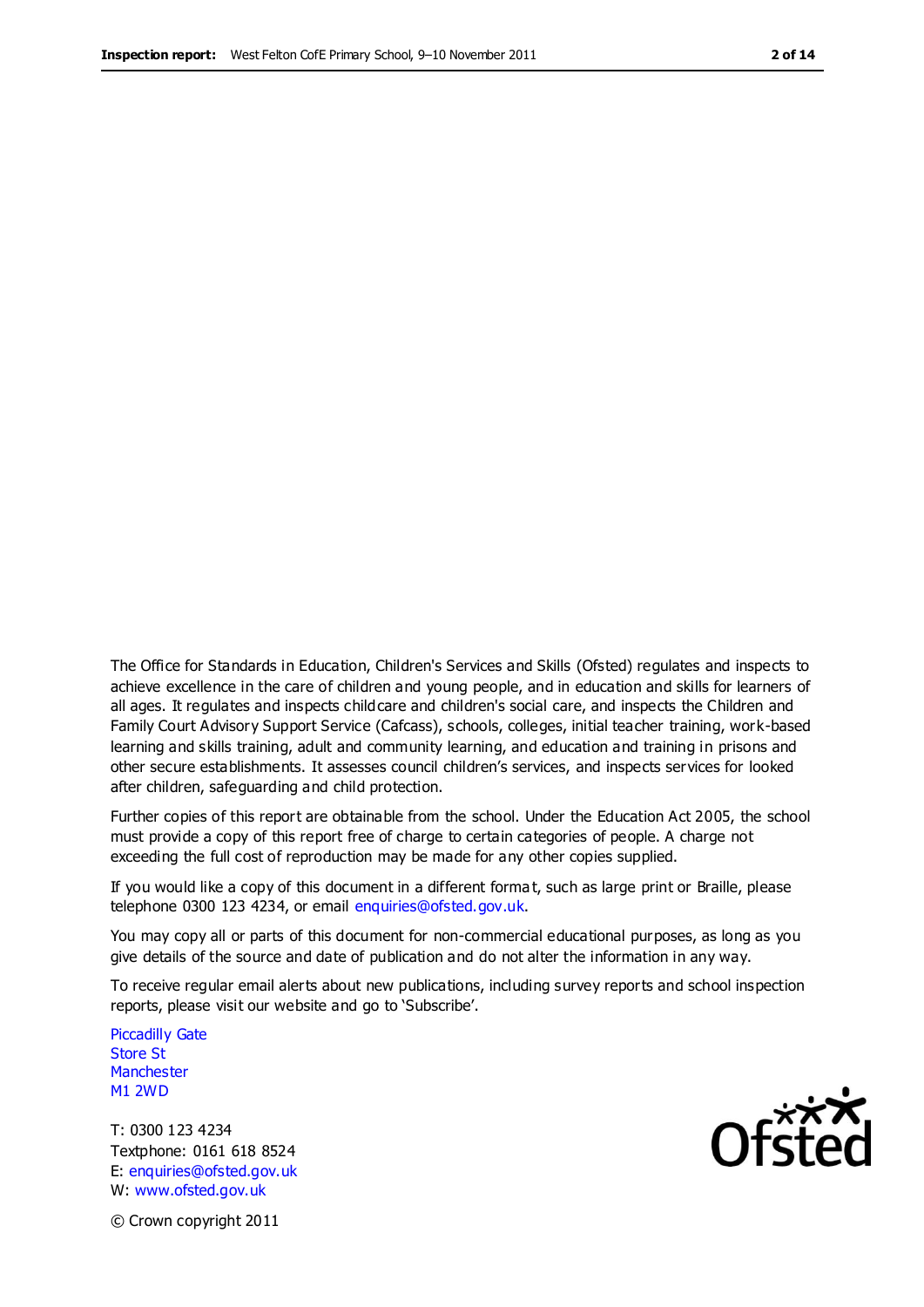# **Introduction**

This inspection was carried out by two additional inspectors, who observed eight lessons taught by six teachers and held meetings with groups of pupils, members of the governing body and staff. The inspectors observed the school's work, and looked at documentation including a sample of pupils' books, teachers' planning documents, and tracking and assessment data. Questionnaires from 67 parents and carers, 60 pupils and 14 staff were analysed.

The inspectors reviewed many aspects of the school's work and looked in detail at a number of key areas.

- What are the quality and rigour of the school's tracking and assessment systems?
- Are there variations in the quality of teaching and, hence, progress across the school?
- What is the quality of provision for the outdoor curriculum in the Early Years Foundation Stage?

# **Information about the school**

West Felton CofE is a smaller than average, voluntary controlled, rural primary school. There are currently four classes, two of which are housed in a double 'demountable' building. The proportion of pupils known to be eligible for free school meals is below the national average. Only a small proportion of pupils are from minority ethnic groups and a very small minority speak English as an additional language. The proportion of pupils with special educational needs and/or disabilities is below average as is the proportion of pupils with a statement of additional need. The school has gained Healthy Schools status, the Safer Schools award and the Quality Mark.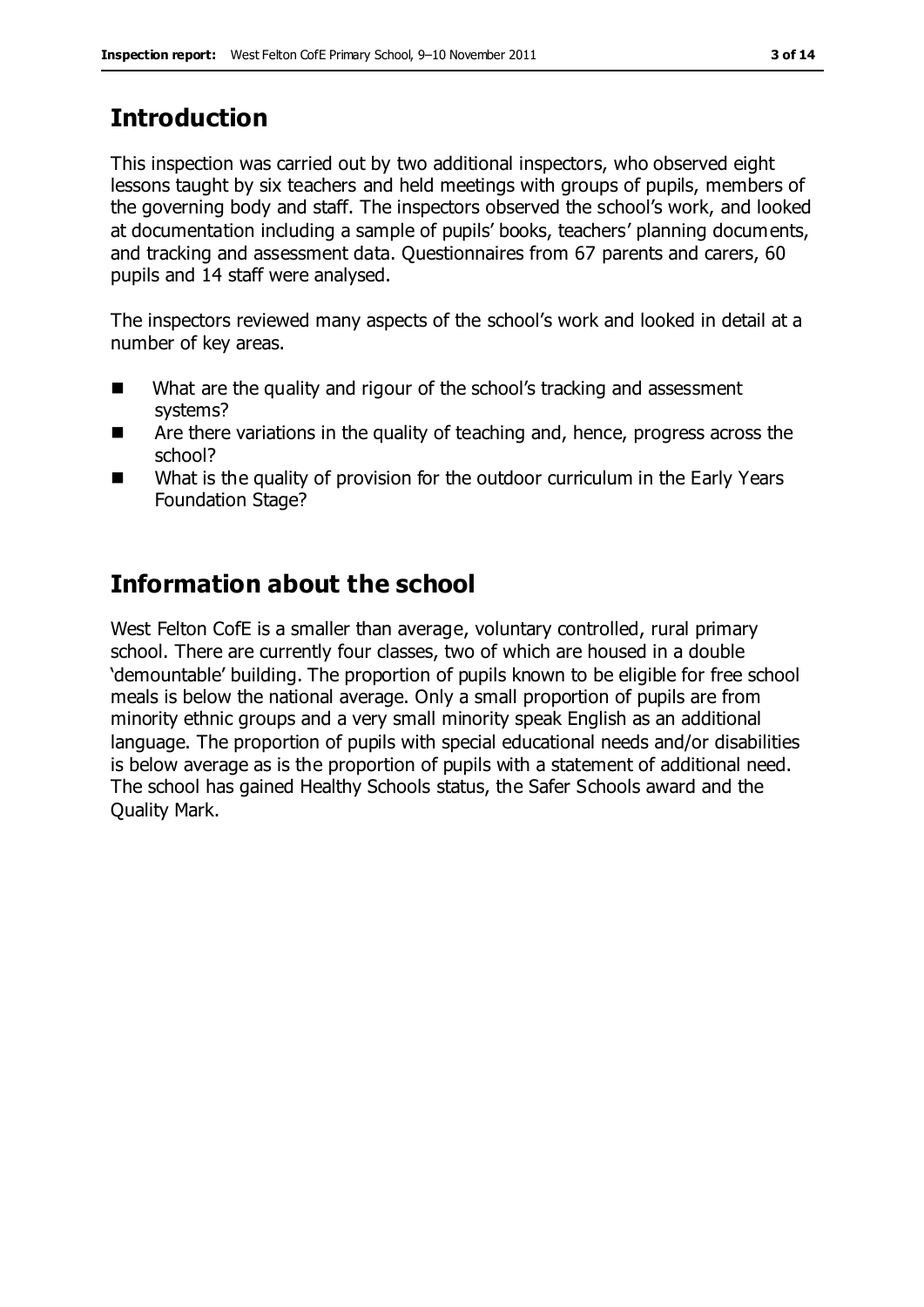### **Inspection judgements**

# **Overall effectiveness: how good is the school? 2 The school's capacity for sustained improvement 2**

### **Main findings**

West Felton CofE is a good school. It has a number of outstanding features in pupils' behaviour and attendance, the engagement with parents and the quality of care, guidance and support. The headteacher provides a clear sense of purpose and direction, clearly linked to school improvement. The effective teamwork of the headteacher, teaching staff, governing body and the local authority has ensured that teaching and learning, and, hence, standards, have improved and clear priorities have been set for further improvement. The school has a family atmosphere where pupils feel welcome and cared for. Parents and carers are extremely supportive of the school. Parents and carers typically say: 'My child looks forward to school everyday,' with one writing, 'There is an ethos of valuing each child as an individual and a nurturing approach that helps them develop into confident, independent and responsible members of the community.'

Children get off to a good start in the Early Years Foundation Stage and make good progress, particularly in their personal and social development, their communication and language skills and their understanding of number. Standards are above the national average at Year 6, which constitutes good achievement for pupils, and are exceptionally high in reading. Standards in mathematics are not as high as those in English, particularly at the higher levels, because pupils' mental arithmetic skills are not sufficiently well-developed and they do not always have sufficient opportunities to use and apply their numeracy skills across a range of subjects. Arrangements for the evaluation and monitoring of teaching and learning are effective and lead to good teaching.

Pupils' personal development is good. Pupils have a good understanding of how to keep safe and of the need for healthy lifestyles. Parents and carers say their children enjoy coming to school and pupils agree enthusiastically. This is clearly reflected in their levels of attendance, which are high. Pupils display very positive attitudes to their learning, as evidenced in their excellent behaviour in lessons and around the school. They work hard, both independently and co-operatively, and this has a positive effect on the good progress they make in lessons. The curriculum ensures that pupils receive a good variety of exciting activities and experiences and is enriched by visits, residential stays and visitors to school. Pupils enjoy the good range of after-school activities and clubs, including physical activities. Excellent care, guidance and support ensure that all pupils are able to learn and develop confidence, regardless of their individual circumstances. The performance of pupils is tracked very closely, with particular attention to the performance of different groups. West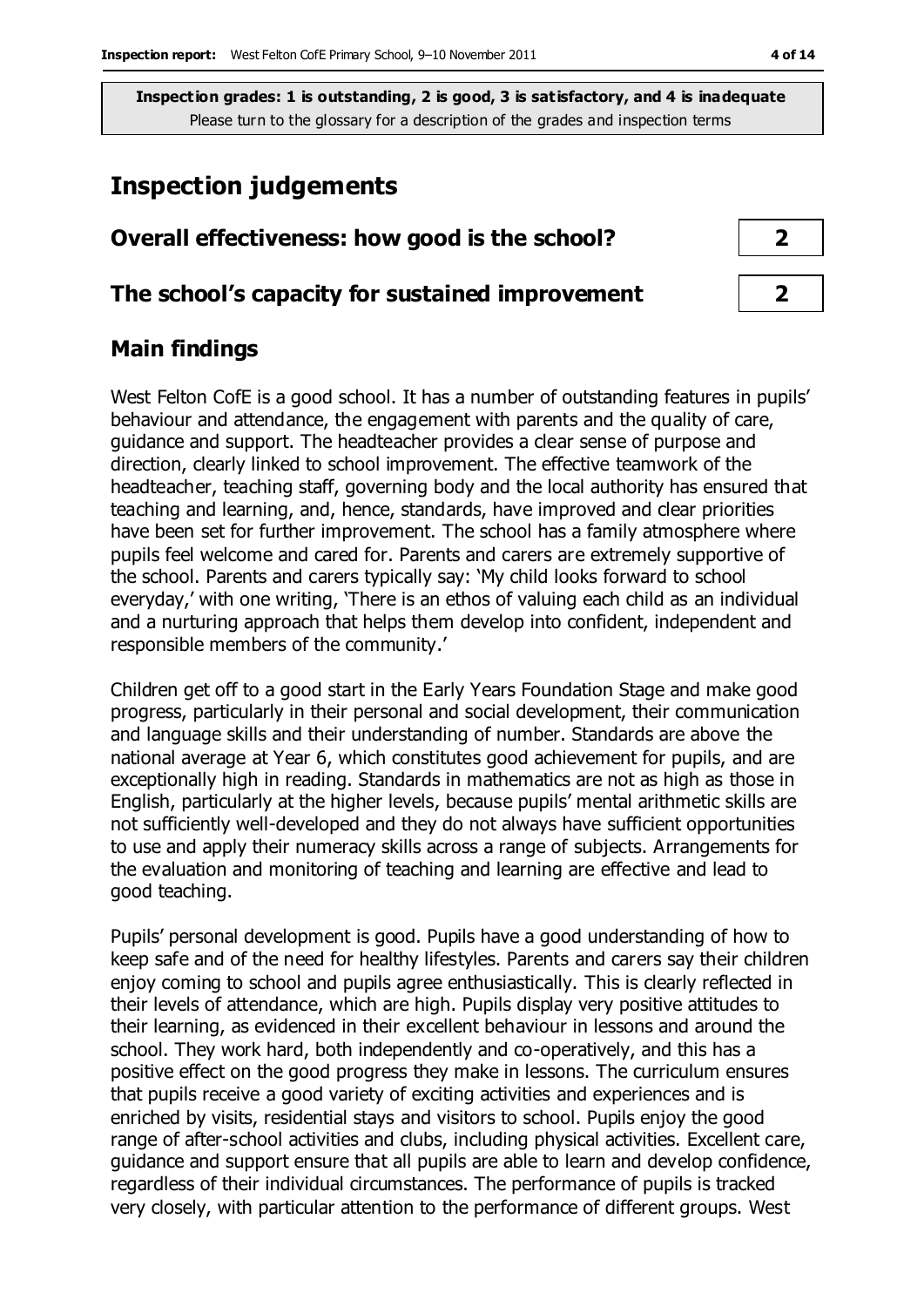Felton is a highly inclusive school and all pupils are able to take full advantage of all the school has to offer. The small size of the school ensures that all pupils and families are known very well by staff. The school has a good understanding of how well it is doing and what needs to be done next, and due to the high quality of its self-evaluation, it has a good capacity to maintain and sustain improvement.

#### **What does the school need to do to improve further?**

- Improve standards achieved in mathematics by:
	- improving opportunities for pupils to use their numeracy skills across the  $\overline{\phantom{0}}$ curriculum
	- devising strategies to improve pupils' mental calculation strategies.

### **Outcomes for individuals and groups of pupils 2**

Pupils make good progress in their time in the school. Although the proportion of pupils attaining the higher levels in English was well above average in the latest national tests, attainment in mathematics was not as strong, particularly at the higher levels. The quality of learning in lessons and work in pupils' books seen during the inspection confirm their good progress. In one outstanding literacy/history lesson, the teacher encouraged very high levels of motivation by her energy and enthusiasm and skilled questioning technique, maintained a very good pace throughout and closely matched tasks to pupils' ability so that all made excellent progress. Very good use was made of information and communication technology to motivate pupils and assess their understanding. Pupils with special educational needs and/or disabilities and pupils for whom English is an additional language make good progress because of the good support provided by class teachers, teaching assistants and outside agencies.

Pupils say they enjoy coming to school and Year 6 pupils stated that although they will be sorry to leave the school in the summer they feel they have been very wellprepared for the move. This enjoyment is clearly reflected in the very high levels of attendance. Pupils have a good understanding of what constitutes an unsafe situation and are confident that issues they raise will be dealt with promptly by the school. Behaviour in and around the school is exemplary. Pupils behave considerately towards each other and respond quickly to any additional guidance from staff about how to conduct themselves. Pupils are interested in the school's health promotion strategies and understand the main threats to their health and how these can be avoided. They enthusiastically take on responsibility and play a very constructive role in the school and, through the school council, have had influence on decisions about school life. Coupled with their well-developed basic skills, this prepares them well for the world of work.

These are the grades for pupils' outcomes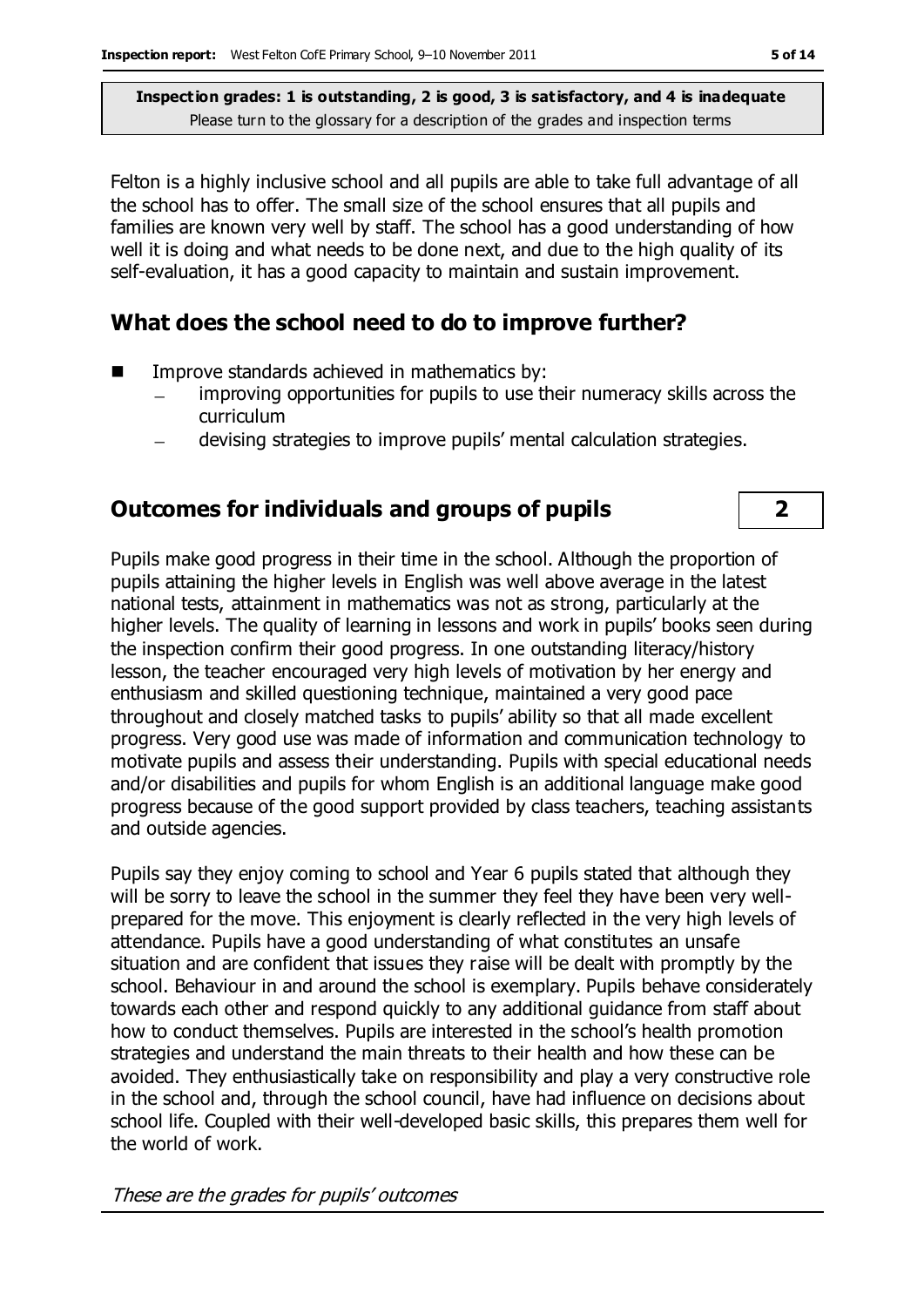| Pupils' achievement and the extent to which they enjoy their learning                                                     | $\overline{\mathbf{2}}$ |
|---------------------------------------------------------------------------------------------------------------------------|-------------------------|
| Taking into account:                                                                                                      | 2                       |
| Pupils' attainment <sup>1</sup>                                                                                           |                         |
| The quality of pupils' learning and their progress                                                                        | 2                       |
| The quality of learning for pupils with special educational needs and/or disabilities                                     |                         |
| and their progress                                                                                                        | 2                       |
| The extent to which pupils feel safe                                                                                      | $\overline{\mathbf{2}}$ |
| Pupils' behaviour                                                                                                         | 1                       |
| The extent to which pupils adopt healthy lifestyles                                                                       | $\overline{2}$          |
| The extent to which pupils contribute to the school and wider community                                                   | $\overline{\mathbf{2}}$ |
| The extent to which pupils develop workplace and other skills that will<br>contribute to their future economic well-being | $\overline{\mathbf{2}}$ |
| Taking into account:                                                                                                      |                         |
| Pupils' attendance <sup>1</sup>                                                                                           |                         |
| The extent of pupils' spiritual, moral, social and cultural development                                                   |                         |

#### **How effective is the provision?**

The quality of teaching is good overall. All lessons observed were at least good and some were outstanding. Teachers have good subject knowledge, which in the best lessons enthuses and challenges pupils and contributes to their good progress. Lessons are well planned with clear learning objectives and very effective success criteria. These are routinely shared with pupils so that they can assess how well they have learnt. Good use is made of resources, including new technology, to illustrate key points and motivate pupils, and thus enhance their learning. Good classroom management skills ensure that pupils work well together and there are no marked differences in the responses of boys or girls. Carefully targeted questioning draws out pupils' ideas and develops their thinking and reasoning skills. Support by teaching assistants makes a significant contribution to the quality of learning across the school. The rigorous whole-school assessment and tracking system provides the school with secure data on pupils' progress as they move through the school. As a result of regular meetings to discuss individual pupils' progress, teachers have a good understanding of how well their pupils are doing and the action to be taken to support them effectively in order to reach their challenging longer-term targets.

The curriculum provides carefully adapted activities to ensure all groups of pupils experience success. There is a good emphasis on developing key literacy and numeracy and information and communication technology skills and on extending pupils' knowledge and skills in other subjects, particularly in music and French. Staff are making links with different subjects to make learning more meaningful. The school's excellent and well-organised arrangements for the care, guidance and support of all pupils, including those with special educational needs and/or

 $\overline{a}$ <sup>1</sup> The grades for attainment and attendance are: 1 is high; 2 is above average; 3 is broadly average; and 4 is low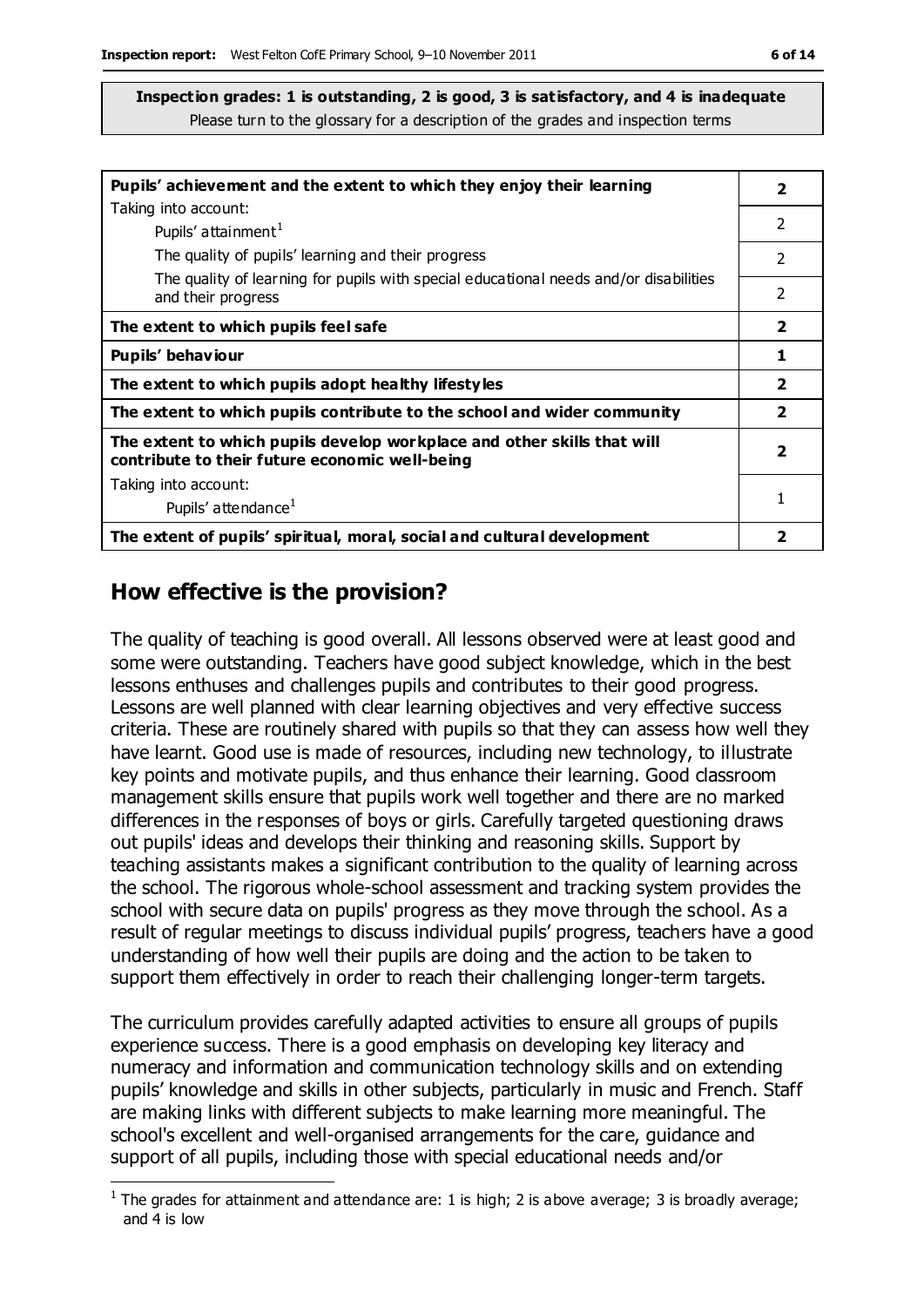disabilities, contribute to their good development and well-being and support their learning very well. Staff know and care deeply for all pupils and provide rigorous safeguarding and welfare procedures to help ensure the safety of all pupils, including those facing difficult situations. As a result, pupils are secure, safe and very well looked after.

These are the grades for the quality of provision

| The quality of teaching                                                                                    |  |
|------------------------------------------------------------------------------------------------------------|--|
| Taking into account:                                                                                       |  |
| The use of assessment to support learning                                                                  |  |
| The extent to which the curriculum meets pupils' needs, including, where<br>relevant, through partnerships |  |
| The effectiveness of care, guidance and support                                                            |  |

#### **How effective are leadership and management?**

Since she joined the school, the headteacher has consistently communicated to the staff her high expectations about continuing to improve provision. The result of this is clearly evident in the significant improvements made. With the able support of an enthusiastic, committed and very well-motivated staff team she has identified, and has rigorously and successfully tackled, areas requiring improvement. All staff work very effectively together and regularly take advantage of professional opportunities to enhance their work. As a result of regular monitoring and support by the headteacher and local authority advisors, teaching is good or better across the school and planning is founded on robust evidence and based on good quality data.

The governing body fulfils its statutory duties well. It challenges the school to do well and is influential in determining its strategic direction. School leaders and governors have a good understanding of safeguarding procedures and have good systems to ensure that pupils and staff are safe. The school adopts recommended good practice for safeguarding pupils across all areas of its work and is rigorous in ensuring that checks are frequently carried out. The school has an extremely positive relationship with parents and carers. This contributes significantly to improvements in pupils' achievement and well-being. The school promotes equality of opportunity in all its work and is constantly alert to any variation in achievement. It is pro-active in devising initiatives to overcome any weaknesses and tackling discrimination. The school promotes community cohesion within its own and the local community very effectively and has links with a school in a contrasting environment in the United Kingdom and with schools in Florida and Kenya globally. This constitutes good improvement since the last inspection. The school makes good use of all its resources and provides good value for money.

These are the grades for leadership and management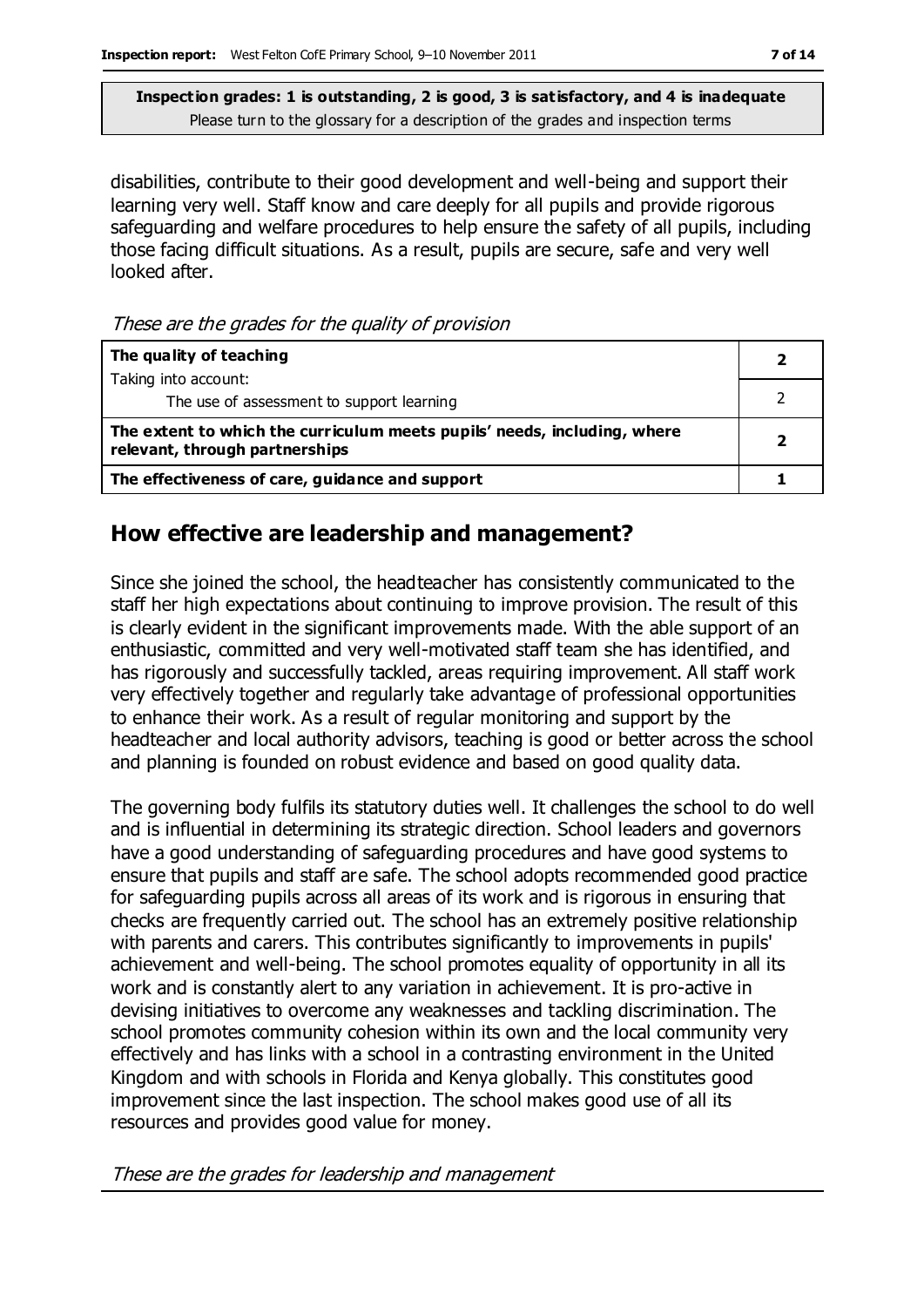| The effectiveness of leadership and management in embedding ambition and<br>driving improvement                                                                     | $\overline{\mathbf{2}}$  |
|---------------------------------------------------------------------------------------------------------------------------------------------------------------------|--------------------------|
| Taking into account:                                                                                                                                                |                          |
| The leadership and management of teaching and learning                                                                                                              | 2                        |
| The effectiveness of the governing body in challenging and supporting the<br>school so that weaknesses are tackled decisively and statutory responsibilities<br>met | 2                        |
| The effectiveness of the school's engagement with parents and carers                                                                                                | 1                        |
| The effectiveness of partnerships in promoting learning and well-being                                                                                              | 2                        |
| The effectiveness with which the school promotes equality of opportunity and<br>tackles discrimination                                                              | 2                        |
| The effectiveness of safeguarding procedures                                                                                                                        | $\overline{\phantom{a}}$ |
| The effectiveness with which the school promotes community cohesion                                                                                                 | $\overline{2}$           |
| The effectiveness with which the school deploys resources to achieve value for<br>money                                                                             | 2                        |

## **Early Years Foundation Stage**

Provision for the youngest children is good. At the time of inspection, Reception children had only been attending school full time for a few weeks. They had quickly settled into the classroom routines, were clearly enjoying school and playing happily together and individually. Historic data shows that, although overall attainment varies from year to year due to the small age-groups, most children join the class with expected levels of attainment for their age and make good progress in their first year in school. Children behave well and are enthusiastic in all that they do. Staff work hard to achieve a very strong partnership with parents and carers. Pastoral care and welfare arrangements are very effective and help the children to be safe, well cared for and aware of how to be healthy. Children with special educational needs and/or disabilities are identified quickly, are supported well and are integrated effectively into all activities. Adults provide a wide range of interesting learning activities, giving children opportunities to work on things that they choose themselves as well as by taking part in more formal group-work activities with adults. The Foundation Stage classroom has a spacious and secure, partially covered outdoor area which is directly accessible from the classroom. This is used to its full advantage to encourage children to explore their learning independently. Further opportunities are provided by the weekly 'Forest School' activities. There is a good focus on helping children with their speaking skills and ensuring that they develop an ability to work with others in a friendly and purposeful way. All staff monitor and record children's progress on a day-to-day basis and this information is used well to plan work carefully to match children's needs and enhance their rates of progress. Leadership of the Early Years Foundation Stage is good and self-evaluation secure. Adults have a good knowledge of the learning development and welfare requirements and the guidance for the Early Years Foundation Stage.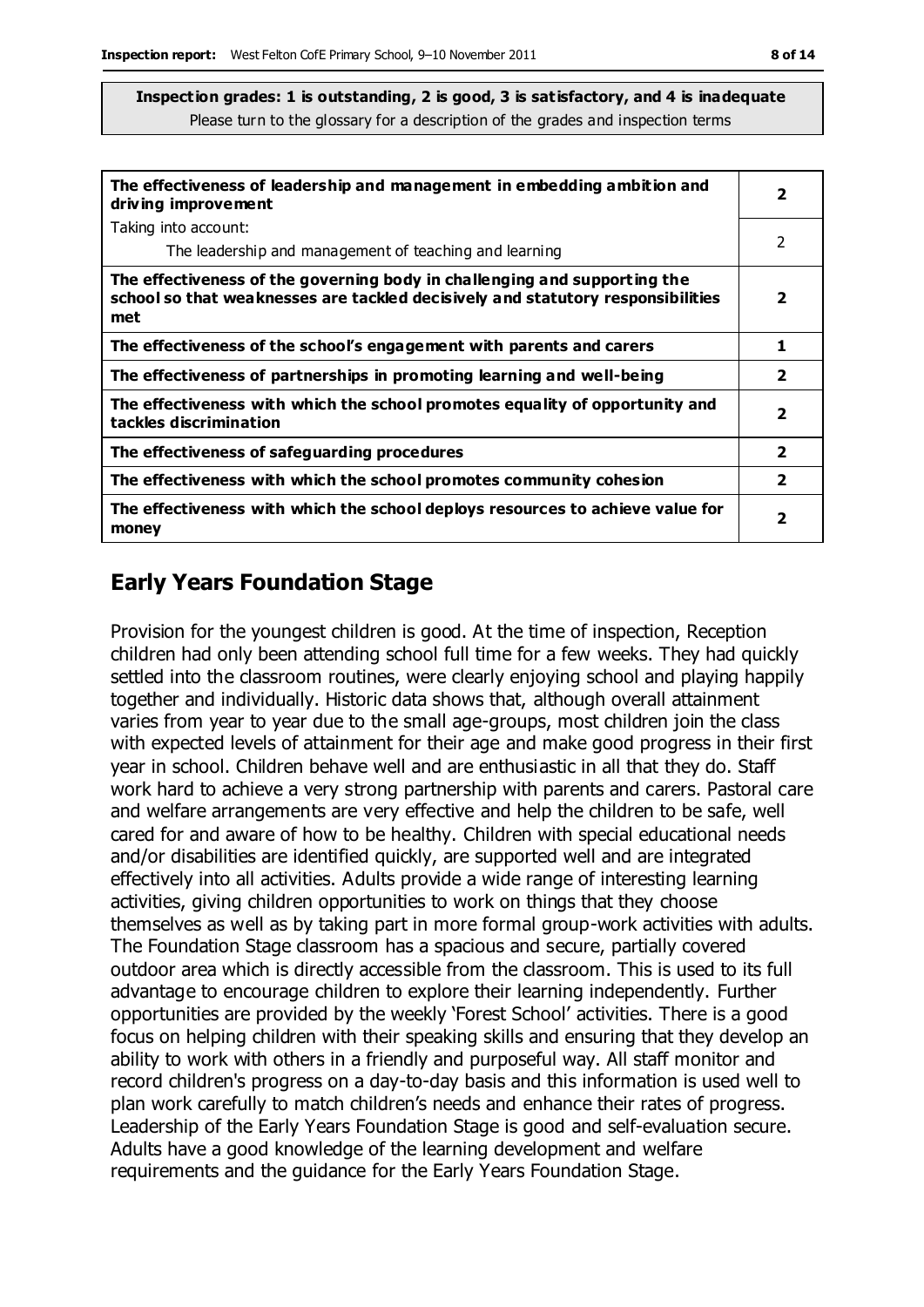These are the grades for the Early Years Foundation Stage

| Overall effectiveness of the Early Years Foundation Stage                    |  |
|------------------------------------------------------------------------------|--|
| Taking into account:                                                         |  |
| Outcomes for children in the Early Years Foundation Stage                    |  |
| The quality of provision in the Early Years Foundation Stage                 |  |
| The effectiveness of leadership and management of the Early Years Foundation |  |
| Stage                                                                        |  |

#### **Views of parents and carers**

The proportion of questionnaires returned was greater than in most schools and responses indicate clearly that parents and carers are very well satisfied with the school. All parents and carers who responded felt that that their children enjoy school, and that the school keeps their children safe. All feel that the school keeps them informed about their children's progress, that leadership and management are good at the school and that teaching is good and declare themselves, overall, happy with the school. The overwhelming majority of parents and carers agreed with all the remaining statements.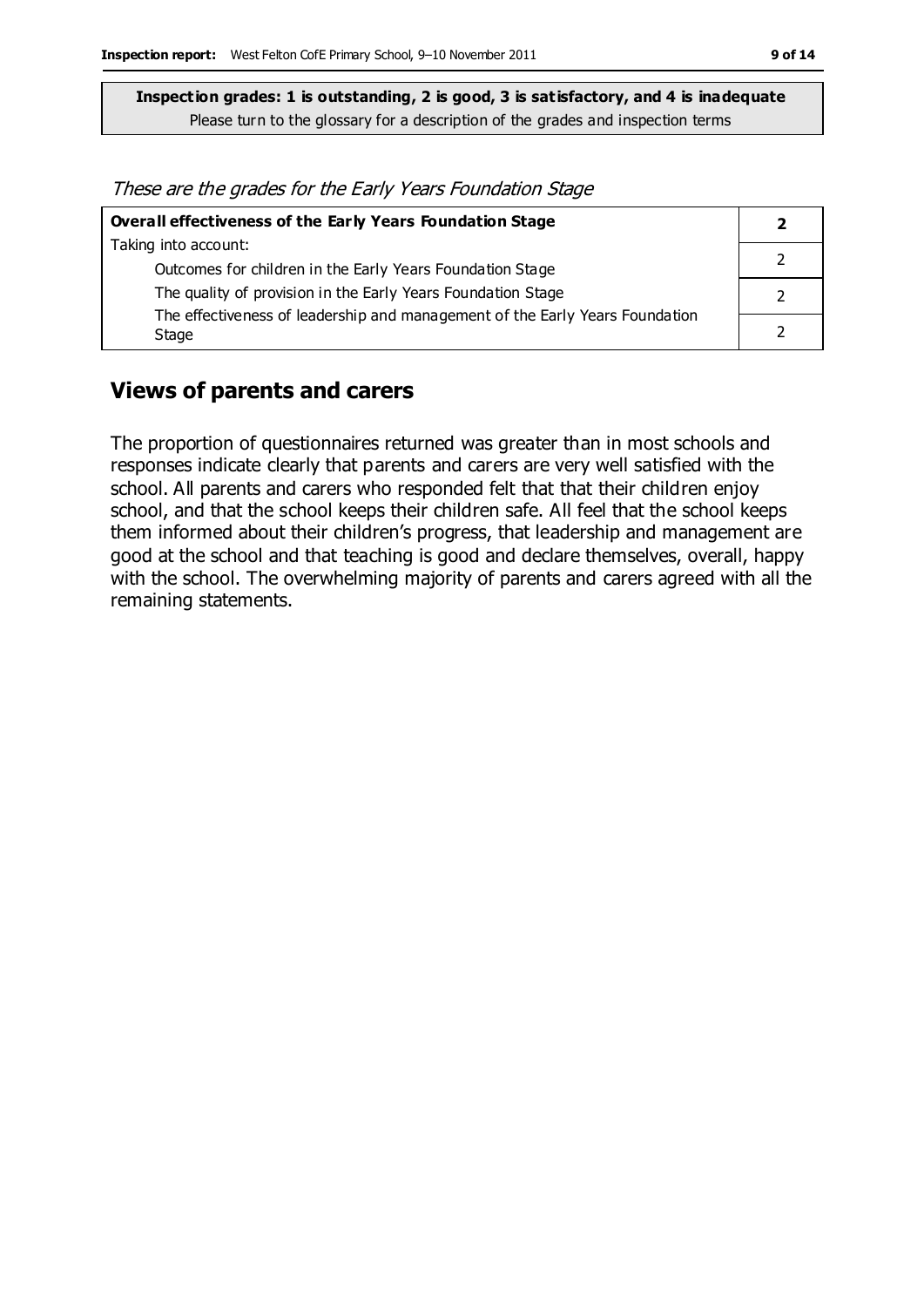#### **Responses from parents and carers to Ofsted's questionnaire**

Ofsted invited all the registered parents and carers of pupils registered at West Felton CofE Primary School to complete a questionnaire about their views of the school.

In the questionnaire, parents and carers were asked to record how strongly they agreed with 13 statements about the school.

The inspection team received 67 completed questionnaires by the end of the on-site inspection. In total, there are 116 pupils registered at the school.

| <b>Statements</b>                                                                                                                                                                                                                                       | <b>Strongly</b><br>agree |               | <b>Agree</b> |               | <b>Disagree</b> |               | <b>Strongly</b><br>disagree |               |
|---------------------------------------------------------------------------------------------------------------------------------------------------------------------------------------------------------------------------------------------------------|--------------------------|---------------|--------------|---------------|-----------------|---------------|-----------------------------|---------------|
|                                                                                                                                                                                                                                                         | <b>Total</b>             | $\frac{0}{0}$ | <b>Total</b> | $\frac{0}{0}$ | <b>Total</b>    | $\frac{0}{0}$ | <b>Total</b>                | $\frac{1}{2}$ |
| My child enjoys school                                                                                                                                                                                                                                  | 55                       | 82            | 12           | 18            | 0               | 0             | 0                           | $\Omega$      |
| The school keeps my child<br>safe                                                                                                                                                                                                                       | 56                       | 84            | 11           | 16            | $\mathbf 0$     | $\mathbf 0$   | $\mathbf{0}$                | $\mathbf 0$   |
| The school informs me about<br>my child's progress                                                                                                                                                                                                      | 51                       | 76            | 16           | 24            | $\mathbf 0$     | $\mathbf 0$   | $\mathbf 0$                 | $\mathbf 0$   |
| My child is making enough<br>progress at this school                                                                                                                                                                                                    | 49                       | 73            | 17           | 25            | $\mathbf{1}$    | 1             | $\mathbf 0$                 | $\mathbf 0$   |
| The teaching is good at this<br>school                                                                                                                                                                                                                  | 55                       | 82            | 12           | 18            | 0               | $\mathbf 0$   | $\mathbf 0$                 | $\mathbf 0$   |
| The school helps me to<br>support my child's learning                                                                                                                                                                                                   | 53                       | 79            | 14           | 21            | 0               | $\mathbf 0$   | $\mathbf 0$                 | $\mathbf 0$   |
| The school helps my child to<br>have a healthy lifestyle                                                                                                                                                                                                | 46                       | 69            | 20           | 30            | 0               | $\mathbf 0$   | $\mathbf 0$                 | $\mathbf 0$   |
| The school makes sure that<br>my child is well prepared for<br>the future (for example<br>changing year group,<br>changing school, and for<br>children who are finishing<br>school, entering further or<br>higher education, or entering<br>employment) | 51                       | 76            | 16           | 24            | 0               | $\mathbf 0$   | $\mathbf 0$                 | $\mathbf 0$   |
| The school meets my child's<br>particular needs                                                                                                                                                                                                         | 50                       | 75            | 17           | 25            | $\mathbf 0$     | $\mathbf{0}$  | $\mathbf 0$                 | $\mathbf 0$   |
| The school deals effectively<br>with unacceptable behaviour                                                                                                                                                                                             | 44                       | 66            | 19           | 28            | $\overline{2}$  | 3             | $\mathbf 0$                 | $\mathbf 0$   |
| The school takes account of<br>my suggestions and<br>concerns                                                                                                                                                                                           | 41                       | 61            | 25           | 37            | 0               | $\mathbf 0$   | $\mathbf 0$                 | $\mathbf 0$   |
| The school is led and<br>managed effectively                                                                                                                                                                                                            | 57                       | 85            | 10           | 15            | $\pmb{0}$       | $\mathbf 0$   | $\mathbf 0$                 | $\mathbf 0$   |
| Overall, I am happy with my<br>child's experience at this<br>school                                                                                                                                                                                     | 60                       | 90            | 7            | 10            | 0               | $\mathbf 0$   | $\mathbf 0$                 | 0             |

The table above summarises the responses that parents and carers made to each sta tement. The percentages indicate the proportion of parents and carers giving that response out of the total number of completed questionnaires. Where one or more parents and carers chose not to answer a particular question, the percentages will not add up to 100%.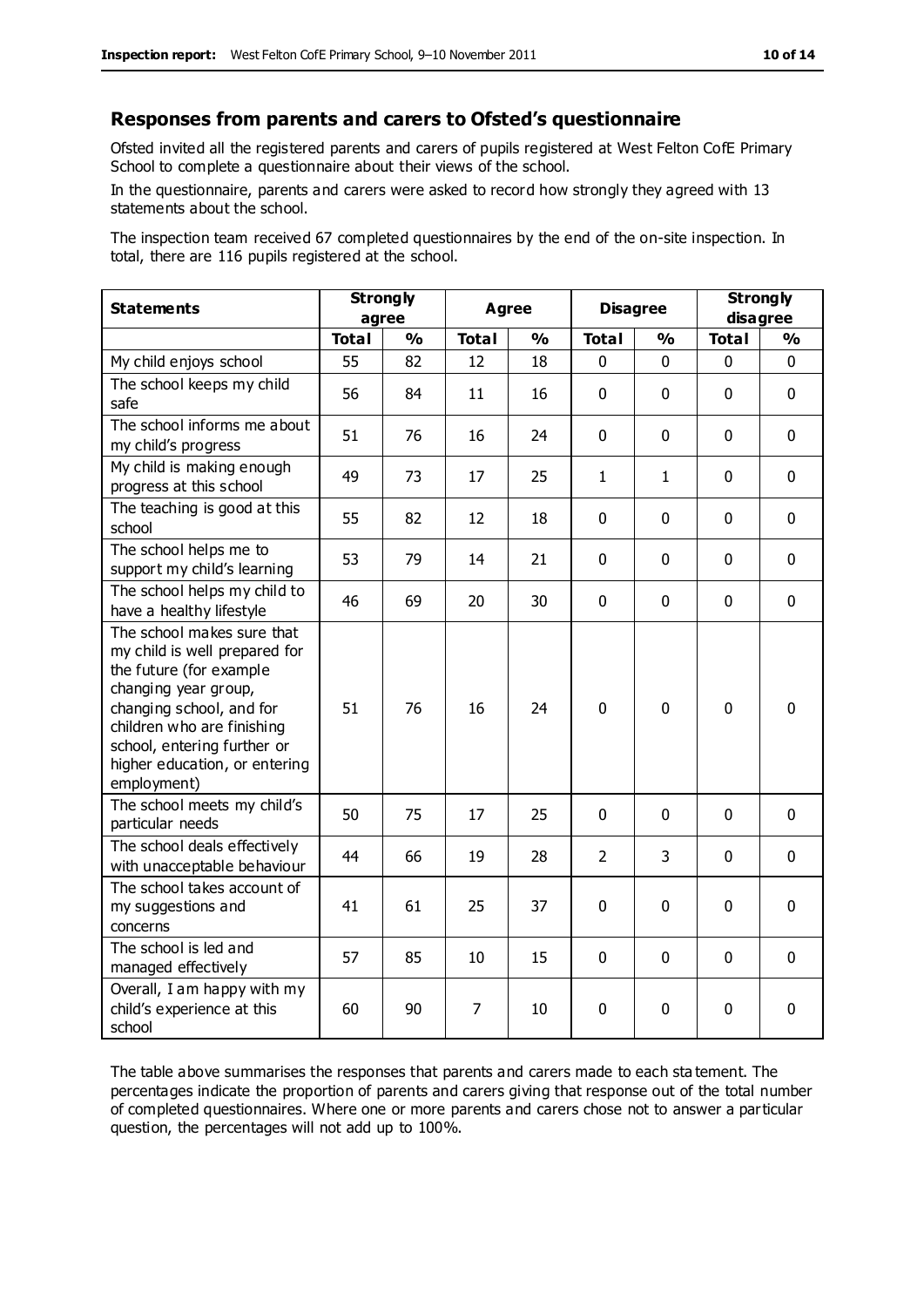# **Glossary**

#### **What inspection judgements mean**

| <b>Grade</b> | <b>Judgement</b> | <b>Description</b>                                                                                                   |
|--------------|------------------|----------------------------------------------------------------------------------------------------------------------|
| Grade 1      | Outstanding      | These features are highly effective. An outstanding<br>school provides exceptionally well for all its pupils' needs. |
|              |                  |                                                                                                                      |
| Grade 2      | Good             | These are very positive features of a school. A school                                                               |
|              |                  | that is good is serving its pupils well.                                                                             |
| Grade 3      | Satisfactory     | These features are of reasonable quality. A satisfactory                                                             |
|              |                  | school is providing adequately for its pupils.                                                                       |
| Grade 4      | Inadequate       | These features are not of an acceptable standard. An                                                                 |
|              |                  | inadequate school needs to make significant                                                                          |
|              |                  | improvement in order to meet the needs of its pupils.                                                                |
|              |                  | Ofsted inspectors will make further visits until it                                                                  |
|              |                  | improves.                                                                                                            |

#### **Overall effectiveness of schools**

|                       |                    |      | Overall effectiveness judgement (percentage of schools) |                   |
|-----------------------|--------------------|------|---------------------------------------------------------|-------------------|
| <b>Type of school</b> | <b>Outstanding</b> | Good | <b>Satisfactory</b>                                     | <b>Inadequate</b> |
| Nursery schools       | 43                 | 47   | 10                                                      |                   |
| Primary schools       | 6                  | 46   | 42                                                      |                   |
| Secondary             | 14                 | 36   | 41                                                      |                   |
| schools               |                    |      |                                                         |                   |
| Sixth forms           | 15                 | 42   | 41                                                      | 3                 |
| Special schools       | 30                 | 48   | 19                                                      |                   |
| Pupil referral        | 14                 | 50   | 31                                                      |                   |
| units                 |                    |      |                                                         |                   |
| All schools           | 10                 | 44   | 39                                                      |                   |

New school inspection arrangements were introduced on 1 September 2009. This means that inspectors now make some additional judgements that were not made previously.

The data in the table above are for the period 1 September 2010 to 08 April 2011 and are consistent with the latest published official statistics about maintained school inspection outcomes (see [www.ofsted.gov.uk\)](http://www.ofsted.gov.uk/).

The sample of schools inspected during 2010/11 was not representative of all schools nationally, as weaker schools are inspected more frequently than good or outstanding schools.

Percentages are rounded and do not always add exactly to 100.

Sixth form figures reflect the judgements made for the overall effectiveness of the sixth form in secondary schools, special schools and pupil referral units.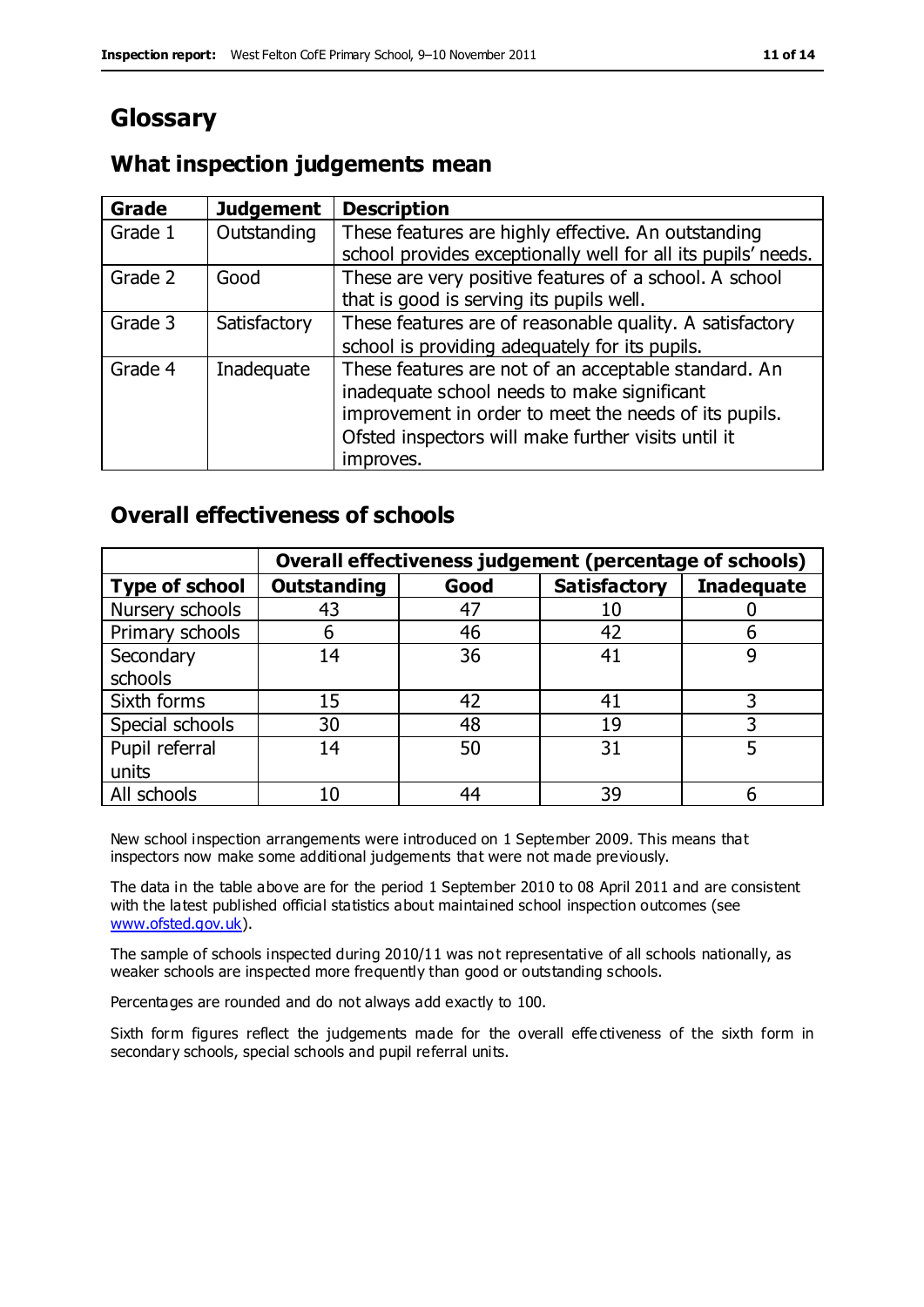# **Common terminology used by inspectors**

| Achievement:                  | the progress and success of a pupil in their<br>learning, development or training.                                                                                                                                                                                                                                           |
|-------------------------------|------------------------------------------------------------------------------------------------------------------------------------------------------------------------------------------------------------------------------------------------------------------------------------------------------------------------------|
| Attainment:                   | the standard of the pupils' work shown by test and<br>examination results and in lessons.                                                                                                                                                                                                                                    |
| Capacity to improve:          | the proven ability of the school to continue<br>improving. Inspectors base this judgement on what<br>the school has accomplished so far and on the<br>quality of its systems to maintain improvement.                                                                                                                        |
| Leadership and management:    | the contribution of all the staff with responsibilities,<br>not just the headteacher, to identifying priorities,<br>directing and motivating staff and running the<br>school.                                                                                                                                                |
| Learning:                     | how well pupils acquire knowledge, develop their<br>understanding, learn and practise skills and are<br>developing their competence as learners.                                                                                                                                                                             |
| <b>Overall effectiveness:</b> | inspectors form a judgement on a school's overall<br>effectiveness based on the findings from their<br>inspection of the school. The following judgements,<br>in particular, influence what the overall<br>effectiveness judgement will be.                                                                                  |
|                               | The school's capacity for sustained<br>×<br>improvement.<br>Outcomes for individuals and groups of<br>п<br>pupils.<br>The quality of teaching.<br>The extent to which the curriculum meets<br>pupils' needs, including, where relevant,<br>through partnerships.<br>The effectiveness of care, guidance and<br>■<br>support. |
| Progress:                     | the rate at which pupils are learning in lessons and<br>over longer periods of time. It is often measured<br>by comparing the pupils' attainment at the end of a<br>key stage with their attainment when they started.                                                                                                       |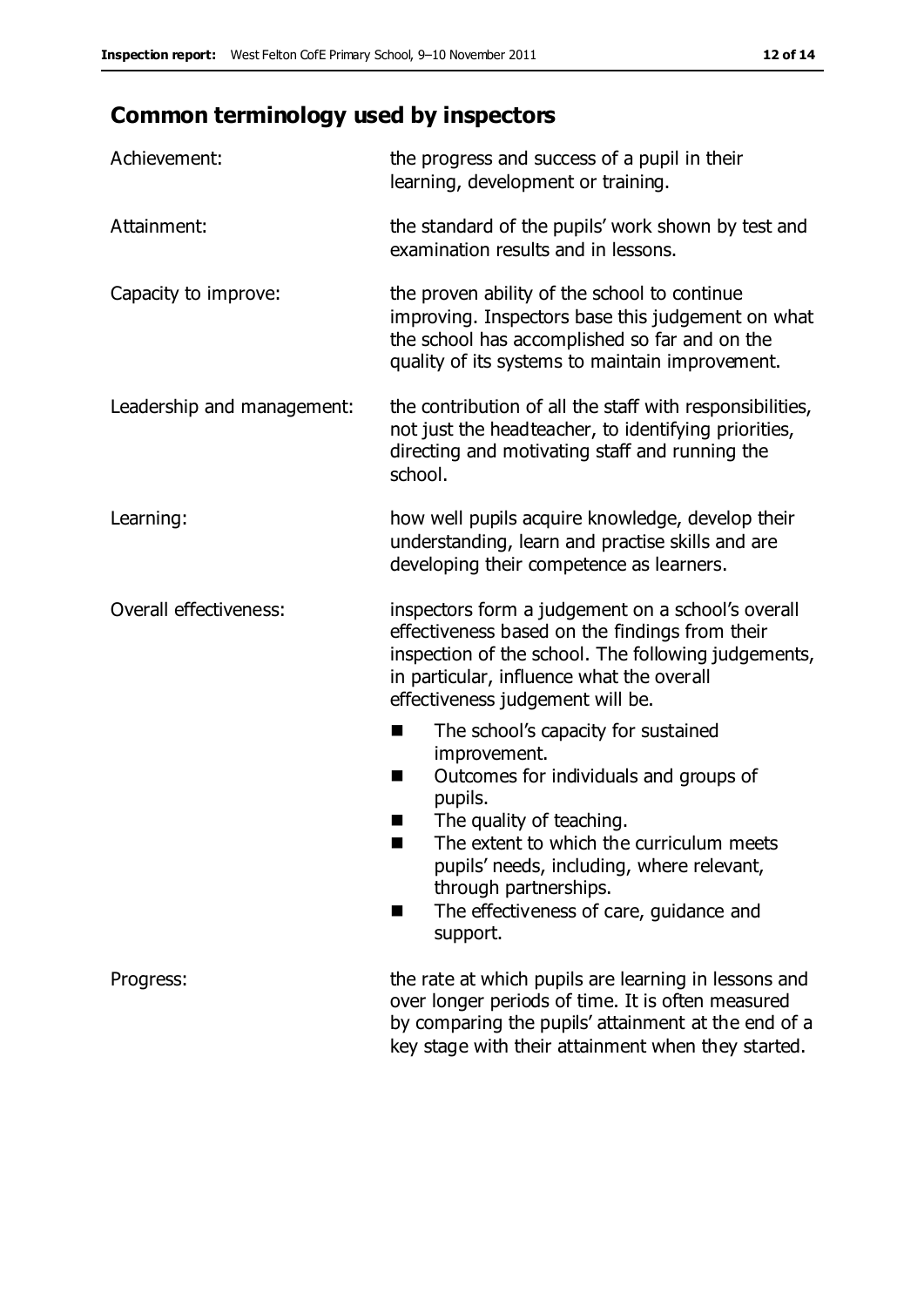#### **This letter is provided for the school, parents and carers to share with their children. It describes Ofsted's main findings from the inspection of their school.**



11 November 2011

Dear Pupils

#### **Inspection of West Felton CofE Primary School, Oswestry, SY11 4JR**

Thank you for welcoming us to your school and for talking to us about what you do there. West Felton is a good school. Those who lead your school do so well and all the adults take excellent care of you. It was good to see that you clearly enjoy school and that you have a good understanding of how to keep safe and how important it is to eat healthily and take regular exercise. It is to your credit that you behave exceptionally well, and get on well with each other and with all the staff. Your levels of attendance are also high. This ensures you make good progress and achieve good standards. Teachers work hard to help you to learn and to make sure you enjoy being at school. It was good to hear from the school councillors about how you are helping to improve the school. You told us that you like your school very much and there are lots of things to do and enjoy.

You are achieving high standards in literacy but your mathematics standards are not yet at the same high levels so we have asked the school to help you to improve your numeracy skills by:

- giving you more chances to use your mathematical skills in other subjects
- **number 1** helping you to improve your mental calculation strategies.

You can all help by always doing your best and making sure you know your targets.

I wish you well for the future.

Yours sincerely

Clive Lewis Lead inspector